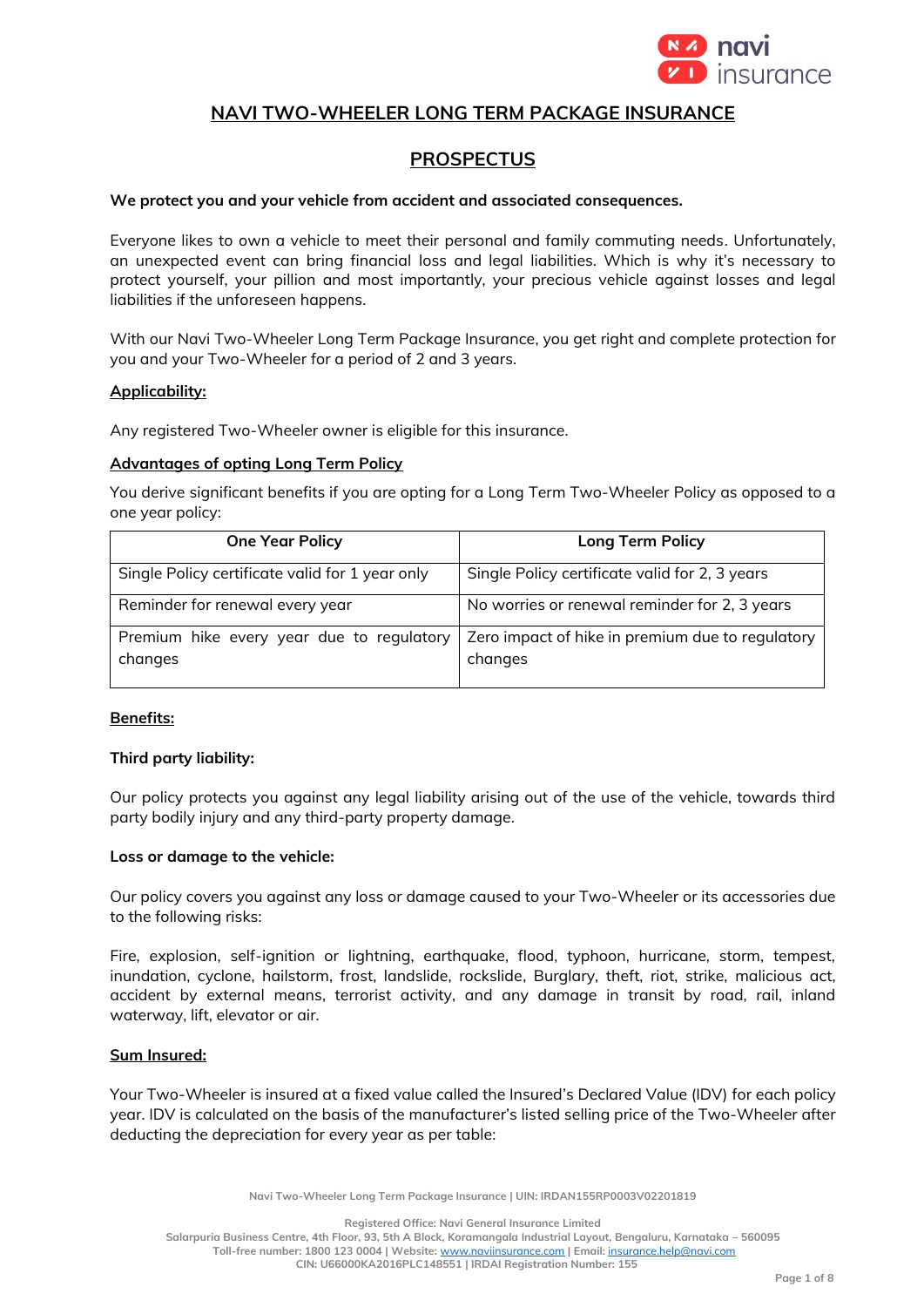

| Age of the vehicle                          | % of Depreciation |
|---------------------------------------------|-------------------|
| Not exceeding 6 months                      | 5%                |
| Exceeding 6 months but not exceeding 1 year | 15%               |
| Exceeding 1 year but not exceeding 2 years  | 20%               |
| Exceeding 2 years but not exceeding 3 years | 30%               |
| Exceeding 3 years but not exceeding 4 years | 40%               |
| Exceeding 4 years but not exceeding 5 years | 50%               |

If the price of any non - electrical accessory or electrical / electronic accessory installed in your twowheeler is not included in the manufacturer's listed selling price, then the actual value (after depreciation) of this item can be added to the Sum Insured over and above the IDV for extending the cover to these items as well. Similarly, CNG-LPG bi-fuel kit can also be covered by paying additional premium.

In the unfortunate event of total loss or theft, we pay you the IDV mentioned on the policy without any deduction.

IDV will be determined basis above and will be mentioned in your schedule for each policy year.

#### **Additional covers at extra cost:**

**Loss of Accessories** by Burglary, Housebreaking or Theft – Accessories are covered against the risk of burglary and theft without vehicle being stolen itself.

**Owner Driver Personal accident cover**: Policy provides compulsory personal accident cover of Rs. 15 lakh to individual owners\* of the vehicle while driving the insured vehicle or mounting into/dismounting from the vehicle insured or whilst travelling in it as a co-driver.

\*This cover is not applicable for a Company owned vehicle.

**Pillion rider** can also be covered for Personal Accident for a maximum Capital Sum Insured of Rs. 1 lakh per person.

Following benefit will be available in the event of any unfortunate accident:

| <b>Benefit</b>                                                                   | <b>Scale of compensation</b> |
|----------------------------------------------------------------------------------|------------------------------|
| Death                                                                            | 100%                         |
| (ii) Loss of two limbs or sight of two eyes or one limb and sight of<br>one eye. | 100%                         |
| (iii) Loss of one limb or sight of one eye                                       | 50%                          |
| (iv) Permanent total disablement from injuries other than named<br>above.        | 100%                         |

**Navi Two-Wheeler Long Term Package Insurance | UIN: IRDAN155RP0003V02201819**

**Registered Office: Navi General Insurance Limited**

**Salarpuria Business Centre, 4th Floor, 93, 5th A Block, Koramangala Industrial Layout, Bengaluru, Karnataka – 560095**

**Toll-free number: 1800 123 0004 | Website:** [www.naviinsurance.com](http://www.naviinsurance.com/) **| Email:** [insurance.help@navi.com](mailto:insurance.help@navi.com) **CIN: U66000KA2016PLC148551 | IRDAI Registration Number: 155**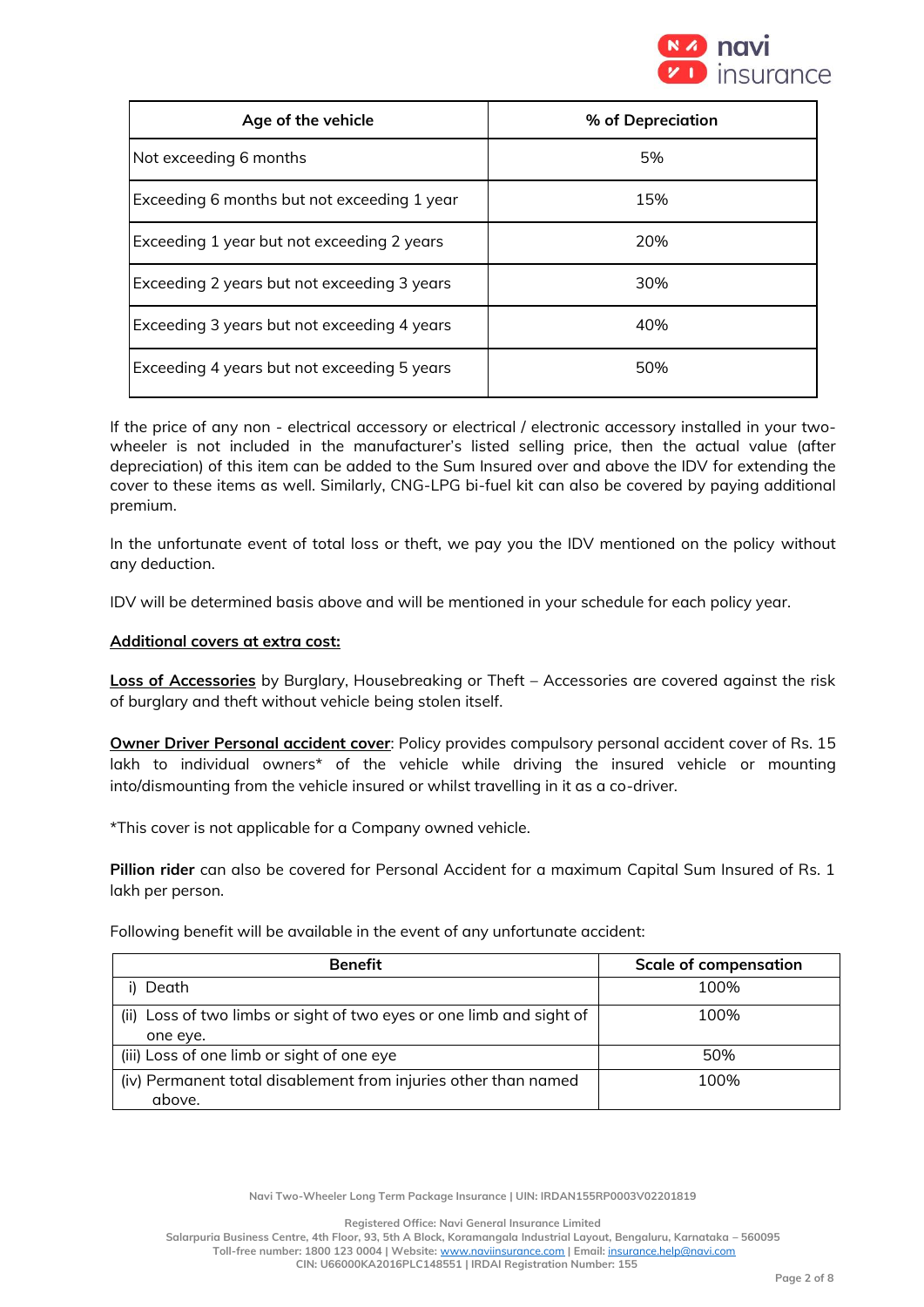

### **Additional Legal liabilities:**

The following legal liabilities may also be opted at an additional premium.

- Wider Legal Liability for Paid driver/conductor/cleaner employed.
- Legal Liability for Employees travelling in/driving the vehicle other than paid driver.

#### **Premium:**

Premium will be charged as per rate applicable on the date of insuring your vehicle.

#### **Discounts Available:**

You can reduce your premium by availing following discounts, if you are eligible for the same.

**No Claim Bonus**: If you have not claimed in the preceding year you are entitled for No Claim Bonus (NCB) on renewals (as per table below). NCB can be availed even if you shift your insurance from another insurance company to us. NCB will only be allowed provided the Policy is renewed within 90 days of the expiry of the previous policy.

#### **No Claim Bonus:**

| NCB at Inception of each year of the policy | NCB earned at the end of each year of the policy |                     |
|---------------------------------------------|--------------------------------------------------|---------------------|
| period                                      | period.                                          |                     |
|                                             | If Claim is made or Pending                      | If no claim is made |
| 0% Bonus                                    | 0% Bonus                                         | 20% Bonus           |
| 20% Bonus                                   | 0% Bonus                                         | 25% Bonus           |
| 25% Bonus                                   | 20% Bonus                                        | 35% Bonus           |
| 35% Bonus                                   | 25% Bonus                                        | 45% Bonus           |
| 45% Bonus                                   | 35% Bonus                                        | 50% Bonus           |
| 50% Bonus                                   | 45% Bonus                                        | 50% Bonus           |

If policy is renewed as an annual policy, insured's entitlement of No Claim Bonus (NCB) will be as per following table if no claim is made or pending in each completed year of risk of the policy period.

| <b>Claim Experience</b>                  | % discount on OD Premium |
|------------------------------------------|--------------------------|
| The Preceding year of risk               | 20%                      |
| Preceding two consecutive year of risk   | 25%                      |
| Preceding three consecutive year of risk | 35%                      |
| Preceding four consecutive year of risk  | 45%                      |
| Preceding five consecutive year of risk  | 50%                      |

#### **Other Discounts:**

**Voluntary Excess discount**: This is the amount you voluntarily opt to bear yourself in addition to compulsory deductible\* in respect of each and every loss under the policy. A further discount on the premium is available if you opt for a Voluntary Excess.

\*Compulsory deductible is the amount of loss which you bear for each and every claim.

**Navi Two-Wheeler Long Term Package Insurance | UIN: IRDAN155RP0003V02201819**

**Registered Office: Navi General Insurance Limited**

**Salarpuria Business Centre, 4th Floor, 93, 5th A Block, Koramangala Industrial Layout, Bengaluru, Karnataka – 560095 Toll-free number: 1800 123 0004 | Website:** [www.naviinsurance.com](http://www.naviinsurance.com/) **| Email:** [insurance.help@navi.com](mailto:insurance.help@navi.com)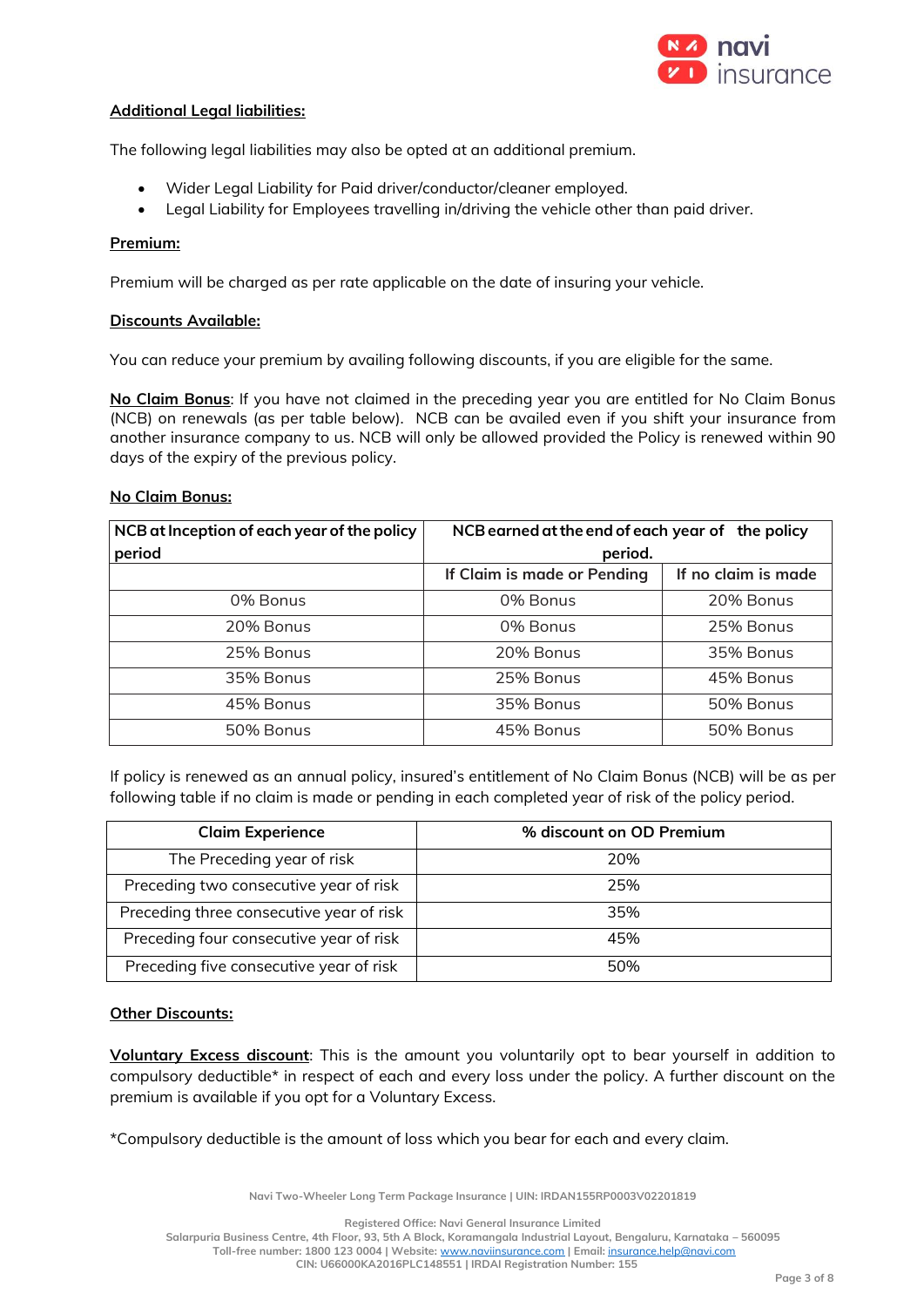

**Automobile Association Membership**: You can also avail an additional discount if you are a member of a recognized Automobile Association in India.

**Anti-Theft device discount**: If your vehicle is fitted with anti-theft device approved by Automobile Research Association of India(ARAI), you are eligible for additional discount of 2.5% in own damage premium subject to maximum of Rs.500/-

**Direct Discount:** If you are buying this policy directly from us, you will be eligible for a discount of 15 % on your Own Damage premium.

**#Family Fleet Discount:** A discount of 5% is being offered for every additional vehicle insured with Us from the same family\*. This vehicle could either be a two-wheeler or a four-wheeler. \*Family means: Self, Spouse, Children, Father & Mother.

**#NAVIGI Duniya Discount (Loyalty Discount):** If you are our existing customer a discount of 5% will be offered to you on purchase of this policy.

# If you are eligible for both then maximum discount allowable is only 5%.

#### **GENERAL EXCEPTIONS:**

The company shall not be liable if loss or damage is attributed to the following;

- 1. If the vehicle insured herein is used otherwise than in accordance with the 'Limitations as to Use' provision which prohibits use of vehicle for
	- a. Hire & Reward
	- b. Carriage of goods other than samples or personal luggage
	- c. Organized racing
	- d. Pace making
	- e. Speed testing
	- f. Reliability trials
	- g. Use in connection with motor trade
- 2. If vehicle is driven by any person other than a Driver as stated in the Driver's Clause.
- 3. In respect of any claim arising out of any contractual liability.
- 4. Consequential loss, wear & tear, depreciation, mechanical or electrical breakdown.
- 5. If person driving your vehicle is under the influence of intoxicating liquor or drugs.
- 6. Any accidental loss or damage and/or liability caused sustained or incurred outside the geographical area;
- 7. Any accidental loss or damage to any property whatsoever or any loss or expense whatsoever resulting or arising there from or any consequential loss.
- 8. War, Invasion, the Act of foreign enemies, hostilities or warlike operations (whether before or after declaration of war), Civil War, Mutiny, Rebellion Military or usurped power, nuclear weapons material, liability arising from ionising radiations or contamination by radioactivity from any nuclear fuel.

# *(Note: the above is an abridged wording of the policy exclusions. Please refer to the policy document for the full listing)*

**Navi Two-Wheeler Long Term Package Insurance | UIN: IRDAN155RP0003V02201819**

**Registered Office: Navi General Insurance Limited**

**Salarpuria Business Centre, 4th Floor, 93, 5th A Block, Koramangala Industrial Layout, Bengaluru, Karnataka – 560095**

**Toll-free number: 1800 123 0004 | Website:** [www.naviinsurance.com](http://www.naviinsurance.com/) **| Email:** [insurance.help@navi.com](mailto:insurance.help@navi.com) **CIN: U66000KA2016PLC148551 | IRDAI Registration Number: 155**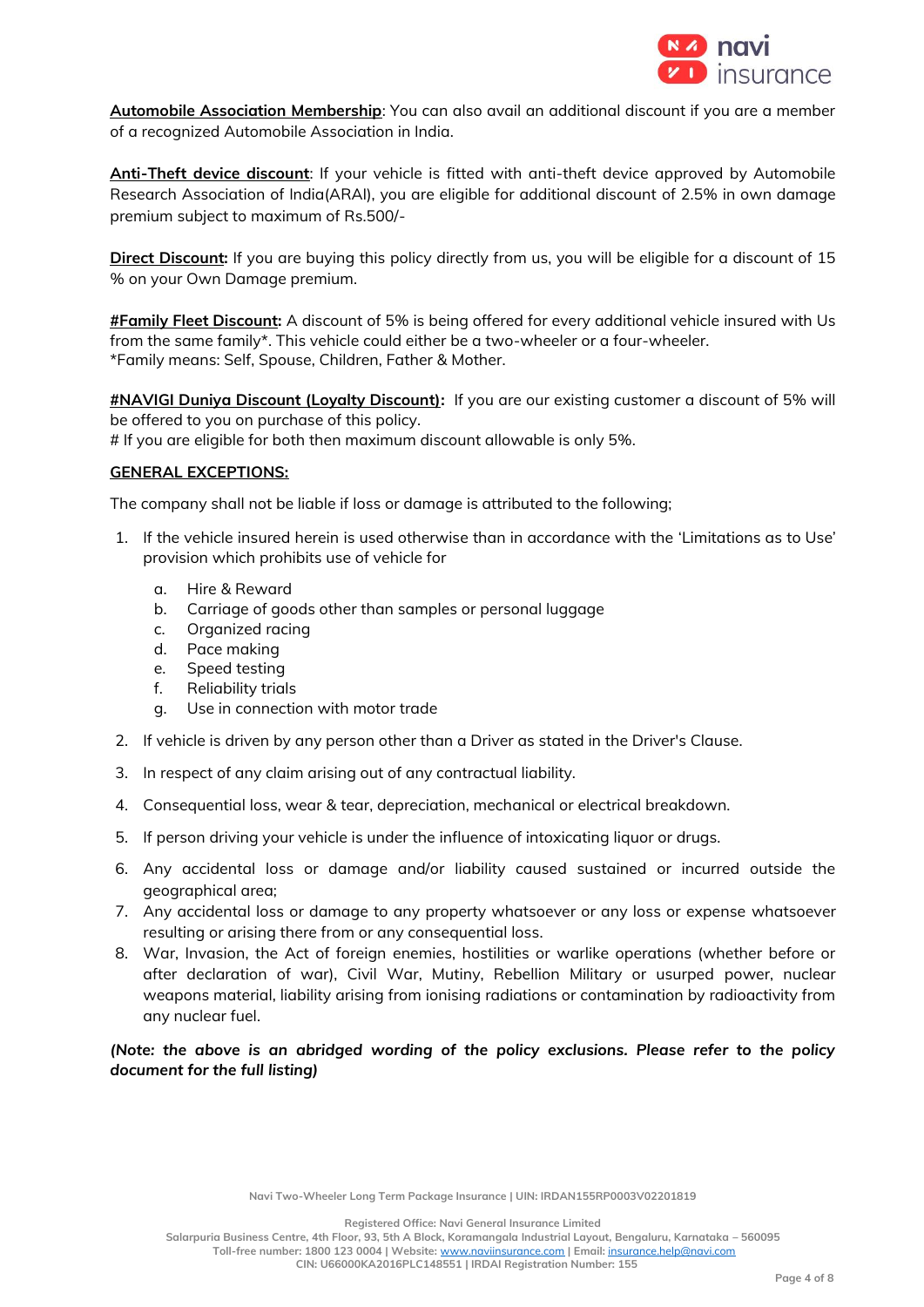

# **Cancellation:**

**Cancellation by You:** Policy can be cancelled at any time by giving 15 days' prior written notice to us. Refund of premium shall be computed in accordance with short period rate as per table below for the unexpired period the Policy. Original certificate of insurance and proof of insurance elsewhere must be provided to us at least for Liability only coverage for cancellation of policy.

Where the ownership of the vehicle is transferred, the Policy cannot be cancelled unless evidence that the vehicle is insured elsewhere is produced.

**Cancellation by Insurer:** We may cancel the policy by sending fifteen days' notice by recorded delivery to you at your last known address on the grounds of misrepresentation, fraud, non-disclosure of material facts or non-cooperation. In the event of cancellation of this Policy on grounds of misrepresentation, fraud, non-disclosure of material facts, the policy shall stand cancelled ab-initio and there will be no refund of premium. In the event the policy is cancelled on the grounds of noncooperation by you then the refund premium shall be computed in accordance with short period rate for the unexpired period of the Policy.

| <b>Policy Period</b> | <b>Policy Year in which Loss Occurred</b>          | <b>Refund (% of Policy</b><br>Premium) |
|----------------------|----------------------------------------------------|----------------------------------------|
| Two Year             | not exceeding 12 months                            | 23%                                    |
| Two Year             | exceeding 12 months                                | 0%                                     |
| Three Year           | not exceeding 12 months                            | 45%                                    |
| Three Year           | exceeding 12 months but not exceeding 24<br>months | 16%                                    |
| Three Year           | exceeding 24 months                                | 0%                                     |

# **SHORT PERIOD SCALE (For Refund of Premium If Claim is made or Pending)**

# **SHORT PERIOD SCALE (For Refund of Premium if there is no Claim)** (% of Policy premium)

| Period (in months) | 2 Year Policy | <b>3 Year Policy</b> |
|--------------------|---------------|----------------------|
| Upto 3             | 67%           | 74%                  |
| $4 - 6$            | 56%           | 67%                  |
| $7 - 9$            | 45%           | 60%                  |
| $10 - 12$          | 34%           | 52%                  |
| $13 - 15$          | 23%           | 45%                  |
| $16 - 18$          | 1%            | 38%                  |
| $19 - 21$          |               | 30%                  |
| $22 - 24$          |               | 23%                  |
| $25 - 27$          |               | 16%                  |
| $28 - 30$          |               | 1%                   |

# **Renewal of policy:**

The Policy can be renewed on or before the end of the Policy Period subject to realization of renewal premium. However, we shall not be bound to give notice that such renewal is due. Also, we may exercise option of not renewing the policy on grounds of fraud, misrepresentation, non-cooperation, moral hazard or suppression of any material fact either at the time of taking the Policy or any time during the currency of the policy. Policy coverage, premium, and terms and conditions of the policy may change on renewal.

**Navi Two-Wheeler Long Term Package Insurance | UIN: IRDAN155RP0003V02201819**

**Registered Office: Navi General Insurance Limited**

**Salarpuria Business Centre, 4th Floor, 93, 5th A Block, Koramangala Industrial Layout, Bengaluru, Karnataka – 560095 Toll-free number: 1800 123 0004 | Website:** [www.naviinsurance.com](http://www.naviinsurance.com/) **| Email:** [insurance.help@navi.com](mailto:insurance.help@navi.com)

**CIN: U66000KA2016PLC148551 | IRDAI Registration Number: 155**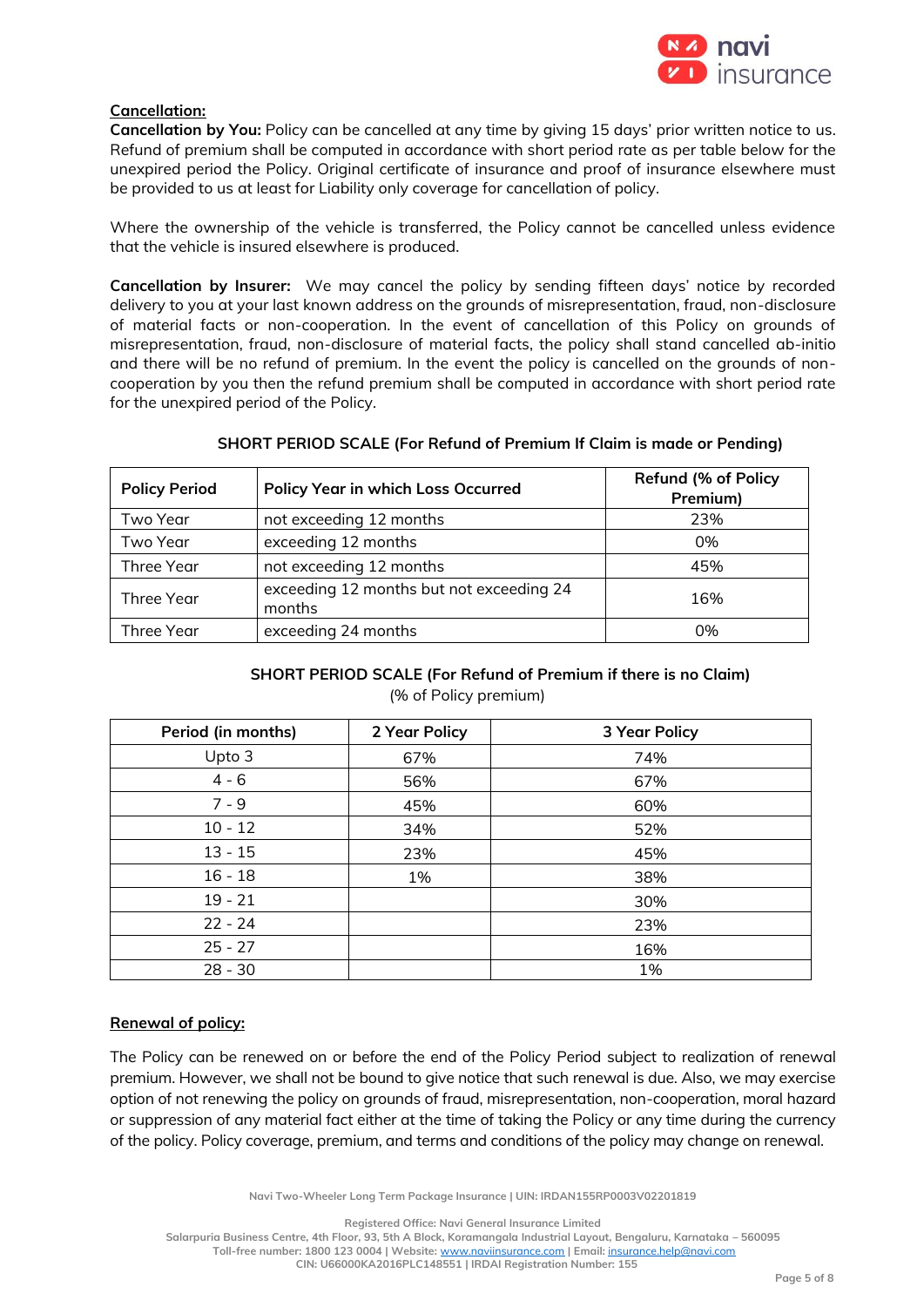

### **Claims Procedure:**

We all take precautions to avert accidents however in the event of any unfortunate accident be rest assured of complete assistance from us.

It is very convenient to get in touch with us by calling our Toll-Free Helpline on **18001230004**. Alternatively, one can reach us by using Mobile Application OR Customer Portal at our Website [naviinsurance.com](mailto:naviinsurance.com) OR by sending an e-mail at [insurance.help@navi.com.](mailto:insurance.help@navi.com)

Intimation of claim to us, immediately on occurrence, will ensure prompt and effective assistance.

Notice shall be given in writing to the Company immediately upon the occurrence of any accidental or loss or damage in the event of any claim and thereafter the insured shall give all such information and assistance as the Company shall require. Every letter claims writ summons and/or process or copy thereof shall be forwarded to the Company immediately on receipt by the insured. Notice shall also be given in writing to the Company immediately the insured shall have knowledge of any impending prosecution inquest or fatal inquiry in respect of any occurrence which may give rise to a claim under this Policy. In case of theft or other criminal act which may be the subject of a claim under this Policy the insured shall give immediate notice to the police and co-operate with the Company in securing the conviction of the offender.

While notifying the claim, following information should be provided:

- Name of insured
- Insured contact numbers
- Policy number
- Date and time of loss
- Location of loss
- Nature and approximate extent of loss
- Place and contact details of the person at the loss location

On receipt of notice of loss, Company will respond immediately and provide information to the insured on the claim procedures.

In cases where surveyor is to be appointed for assessment of loss, Company shall immediately appoint surveyor within 72 hours of receipt of intimation from the insured. Company shall communicate the details of the appointment of surveyor, including the role, duties and responsibilities of the surveyor to the insured by letter, email or any other electronic form immediately after the appointment of the surveyor.

Insured/Claimant shall submit following documents in support of the claim notified to us in addition to Claim Form. Where documents are available in public domain or with a public authority, the surveyor/Company will obtain themselves. The Company may ask additional relevant documents basis nature, complexity and circumstances of the loss.

#### **For Accident Claims**

- Proof of insurance Policy copy
- Copy of Registration Book, Tax Receipt [original required for verification]
- Copy of Motor Driving License of the person driving the vehicle at the time of accident (original required for verification)
- Police Panchanama /FIR (In case of Third Party property damage /Death / Body Injury)
- Estimate for repairs if available
- Repair Bills/Invoices and payment receipts after the job is completed

# **Documents for Theft Claims**

- Original Policy document
- Original Registration Book/Certificate and Tax Payment Receipt

**Navi Two-Wheeler Long Term Package Insurance | UIN: IRDAN155RP0003V02201819**

**Registered Office: Navi General Insurance Limited**

**Salarpuria Business Centre, 4th Floor, 93, 5th A Block, Koramangala Industrial Layout, Bengaluru, Karnataka – 560095**

**Toll-free number: 1800 123 0004 | Website:** [www.naviinsurance.com](http://www.naviinsurance.com/) **| Email:** [insurance.help@navi.com](mailto:insurance.help@navi.com)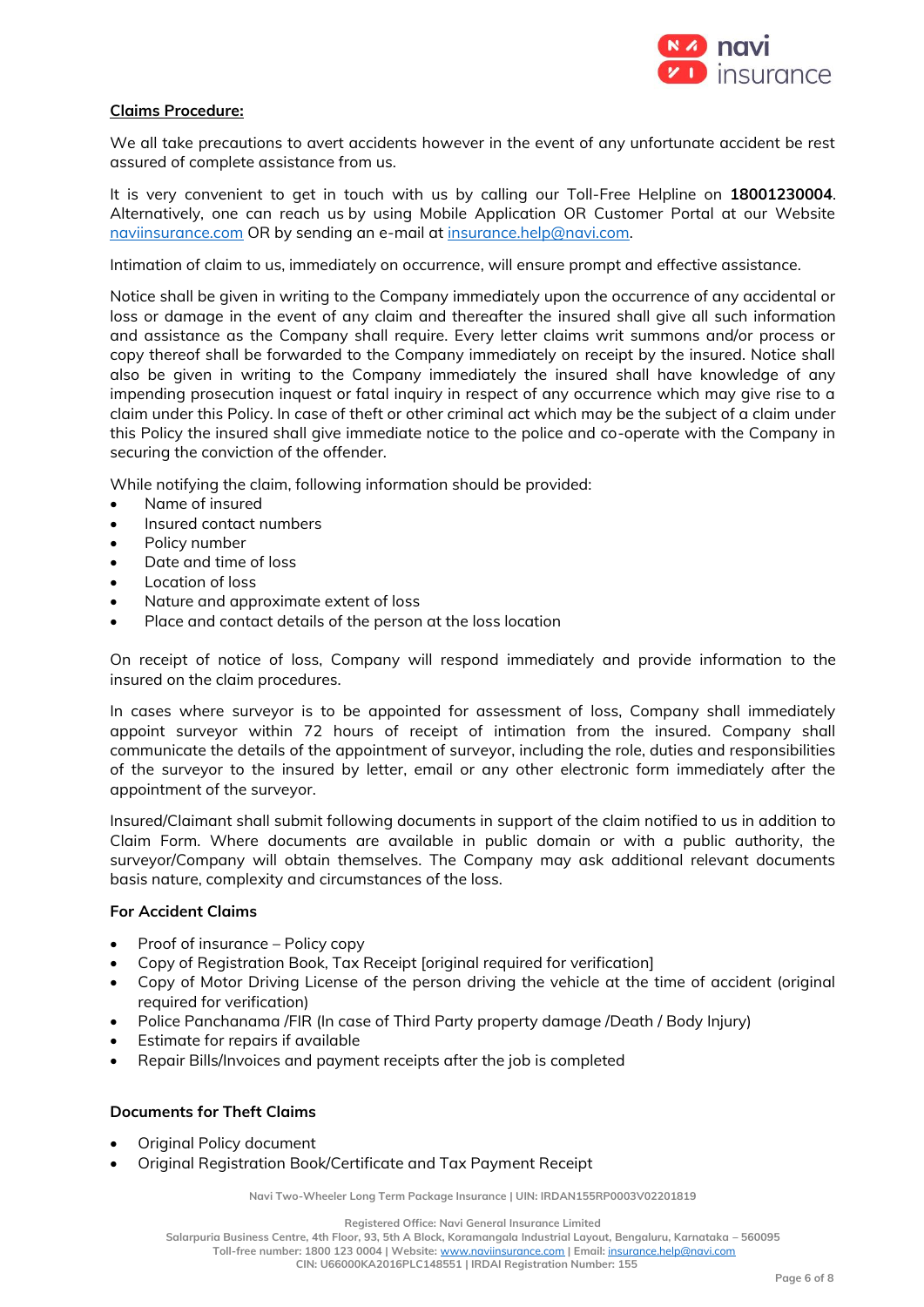

- All the sets of keys/Service Booklet/Warranty Card/Original Purchase Invoice
- Police Panchanama/ FIR and Final Investigation Report/Non-Traceable Report.
- Acknowledged copy of letter addressed to RTO intimating theft and informing "NON-USE"
- Form 28, 29 and 30 signed by the Insured and Form 35 signed by the Financer/ transferred RC as applicable
- Letter of Subrogation
- NOC from the Financer if claim is to be paid to Insured.

# **Documents for Liability claims**

- Policy Copy
- Copy of Registration Book
- Copy of Motor Driving License of the person driving the vehicle at the time of accident
- Police Panchanama /FIR

# **Documents for Personal Accident Claims**

- Policy copy
- Certificate of from government hospital doctor confirming the nature and degree of disability
- Discharge summary of the treating hospital clearly indicating the Hospital Registration No.
- Diagnostic reports
- FIR / Panchanama– (if Notified to Police) Attested or Original
- Final Police Report- (if applicable)
- Death Certificate\*
- Post Mortem report\*
- Legal Heir certificate /nominee certificate\*
- Driving license for owner driver (ODPA claim)

# **(Marked with \* are required only in death claims)**

The surveyor shall start the survey immediately unless there is a contingency that delays immediate survey, in any case within 48 hours of his appointment. Interim report of the physical details of the loss shall be recorded and uploaded/forwarded to the Company within the shortest time but not later than 15 days from the date of first visit of the surveyor. A copy of the interim report shall be furnished by the Company to the insured/claimant, if he so desires.

Where the insured is unable to furnish all the particulars required by the surveyor or where the surveyor does not receive the full cooperation of the insured, the Company or the surveyor, as the case may be, will inform in writing to the insured about the consequent delay that may result in the assessment of the claim. Company and the surveyor will follow up with the insured for pending information/documents guiding the insured with regard to submissions to be made. The Company and/or surveyor will not call for any information/document that is not relevant for the claim.

The surveyor shall, subject to the para above, submit his final report to the Company within 30 days of his appointment. A copy of the surveyor's report shall be furnished to the insured/claimant, on request.

Where special circumstances exist in respect of a claim either due to its special / complicated nature, or due to difficulties associated with replacement/reinstatement, the surveyor shall, seek an extension from Company for submission of his report. In such an event, the Company will give the status to the insured/claimant fortnightly wherever warranted. The Company may make provisional/ on account payment based on the admitted claim liability.

**Navi Two-Wheeler Long Term Package Insurance | UIN: IRDAN155RP0003V02201819** If Company, on the receipt of a survey report, finds that it is incomplete in any respect, it shall require the surveyor, under intimation to the insured/claimant, to furnish an additional report on certain specific issues as may be required by the Company. Such a request may be made by the Company within 15 days of the receipt of the final survey report and not more than once in case of a claim.

**Salarpuria Business Centre, 4th Floor, 93, 5th A Block, Koramangala Industrial Layout, Bengaluru, Karnataka – 560095 Toll-free number: 1800 123 0004 | Website:** [www.naviinsurance.com](http://www.naviinsurance.com/) **| Email:** [insurance.help@navi.com](mailto:insurance.help@navi.com) **CIN: U66000KA2016PLC148551 | IRDAI Registration Number: 155**

**Registered Office: Navi General Insurance Limited**